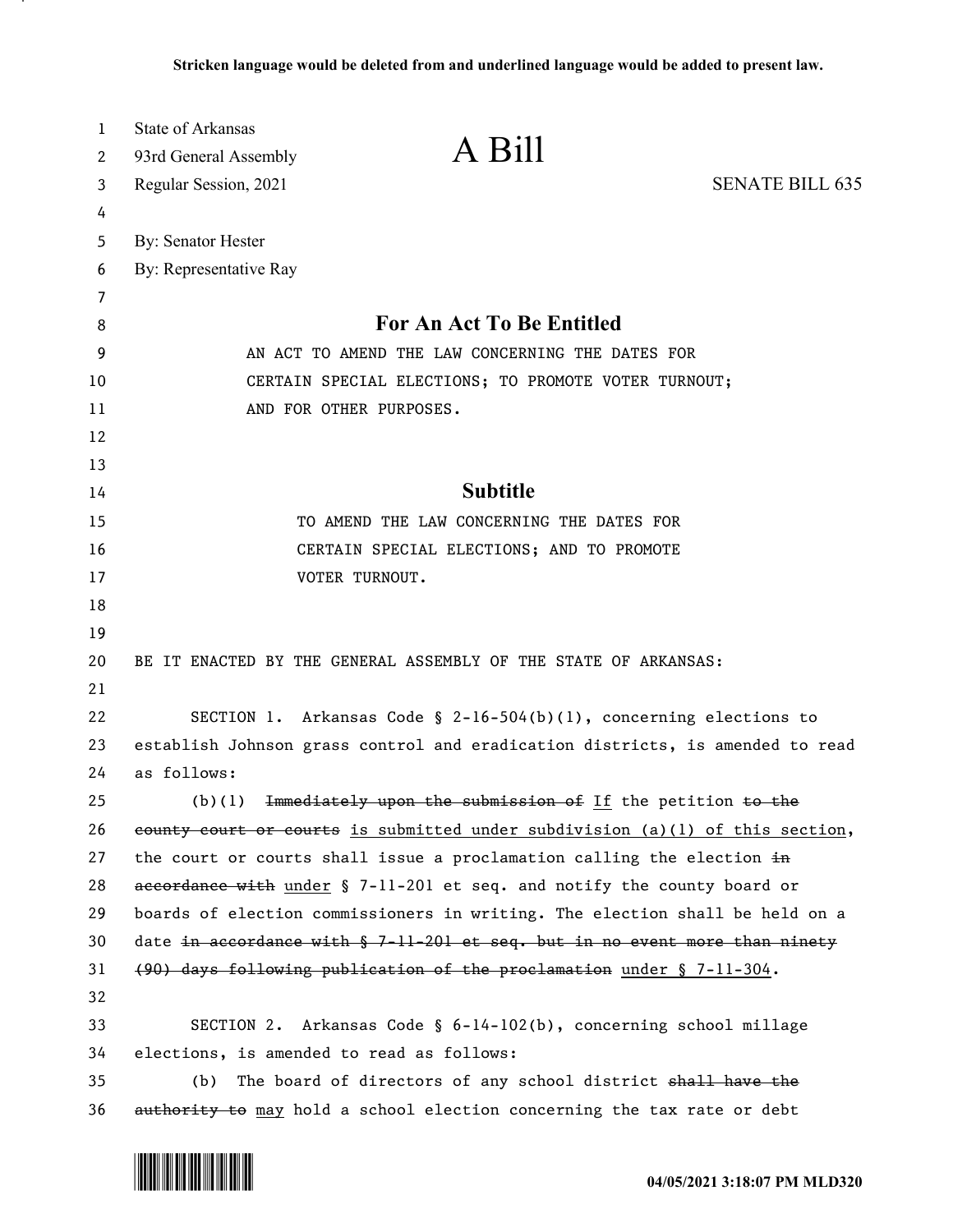1 issues on a date other than that fixed by law provided that under § 7-11-304 if: (1) All constitutional and statutory requirements for the annual school election are met, notwithstanding subsection (a) of this section; and (2) The election is held before the date of the annual school election; and 7 (3) The Commissioner of Elementary and Secondary Education approves the date of the election. SECTION 3. Arkansas Code § 6-14-122(b), concerning dates for elections regarding the consolidation, annexation, or merger of school districts, is amended to read as follows: (b) The boards of directors of the school districts may, by resolution duly adopted and with the approval of the Commissioner of Elementary and Secondary Education, set a date for the annual school election in that year 16 for the school districts involved on a date  $\theta$  the than the date set in  $\frac{6}{3}$  14-102 for all school districts under § 7-11-304, provided only one (1) 18 annual school election may be held in any school district in  $\theta$ ne  $(1)$  a calendar year. SECTION 4. Arkansas Code § 6-53-602(b)(2), concerning publication of a proclamation by a community college, is amended to read as follows: (2)(A) The local board or acting local board shall issue a 24 proclamation and set a date for the election under  $\S$  7-11-201 et seq. but  $t$  the date set for the election shall not be later than (B) The local board or acting local board shall publish 27 the proclamation at least ninety (90) days after the publication of the 28 proclamation before the election date. SECTION 5. Arkansas Code § 6-53-603(a)(2), concerning the date of election for a tax levy called, is amended to read as follows: 32 (2)  $\pm$  The tax may be reduced or repealed, with the exception of the 33 amount of tax required to service any an outstanding bonds bond, or the tax may be increased upon approval thereof by a majority of the qualified 35 electors of the district voting on the issue at an the next election called 36 by the local board or acting local board to be held at least thirty (30)

04/05/2021 3:18:07 PM MLD320

SB635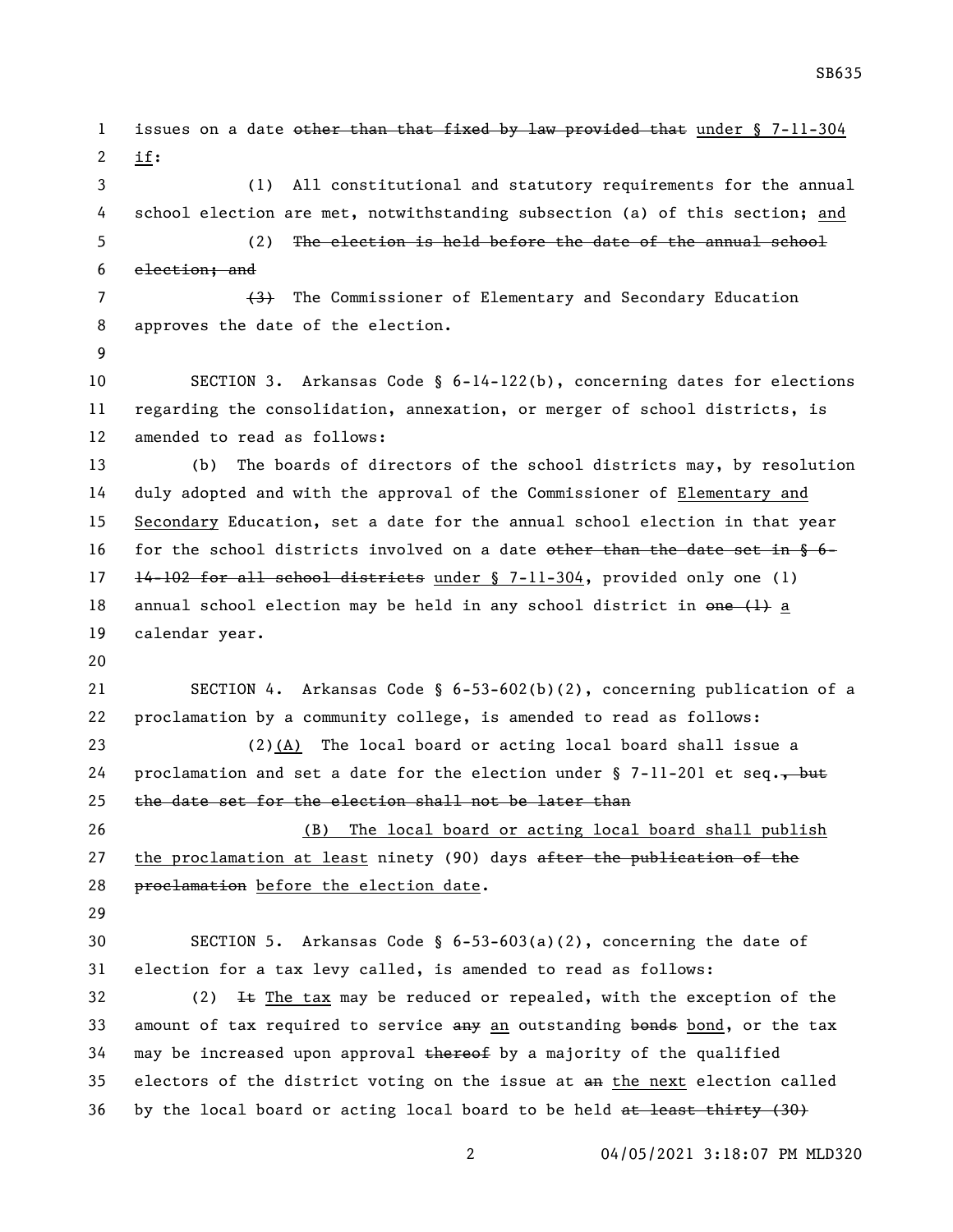calendar days after the local board or acting local board notifies the county boards of election commissioners under § 7-11-304. SECTION 6. Arkansas Code § 6-53-604(b), concerning dissolution of a technical college district, is amended to read as follows: (b)(1) The petitions A petition shall be filed with the Secretary of 7 State, who, within. 8 (2) The Secretary of State, within ten (10) days of the receipt 9 and verification by the Secretary of State of the sufficiency of the 10 petitions the petition, shall notify the county boards board of election 11 commissioners in each county in the district that an election shall is to be 12 held at a time not less than thirty (30) days nor more than one hundred 13 eighty (180) days from the date of notification under § 7-11-304. SECTION 7. Arkansas Code § 7-1-101(16), concerning the definition of "general or special election", is amended to read as follows: (16) "General or special election" means the regular biennial or annual election for election of United States, state, district, county, township, and municipal officials and the special elections to fill 20 vacancies therein and special elections to approve any measure. The term as used in this act shall not apply to school elections for officials of school districts; SECTION 8. Arkansas Code § 7-11-205 is amended to read as follows: 7-11-205. Dates of special elections on measures and questions — Exceptions — Separate ballots. 27 (a) $(1)(A)$  Except as provided in subdivision  $(a)(1)(B)$  of this section, 28 all special elections on measures or questions A special election on a 29 measure or a question shall be held on the second Tuesday of any month, except special elections held under this section in a month in which a preferential primary election, general primary election, or general election is scheduled to occur, which shall be held on the date of the preferential primary election, general primary election, or general election under § 7-11- 304. (B) Special elections scheduled to occur in a month in which the second Tuesday is a legal holiday shall be held on the third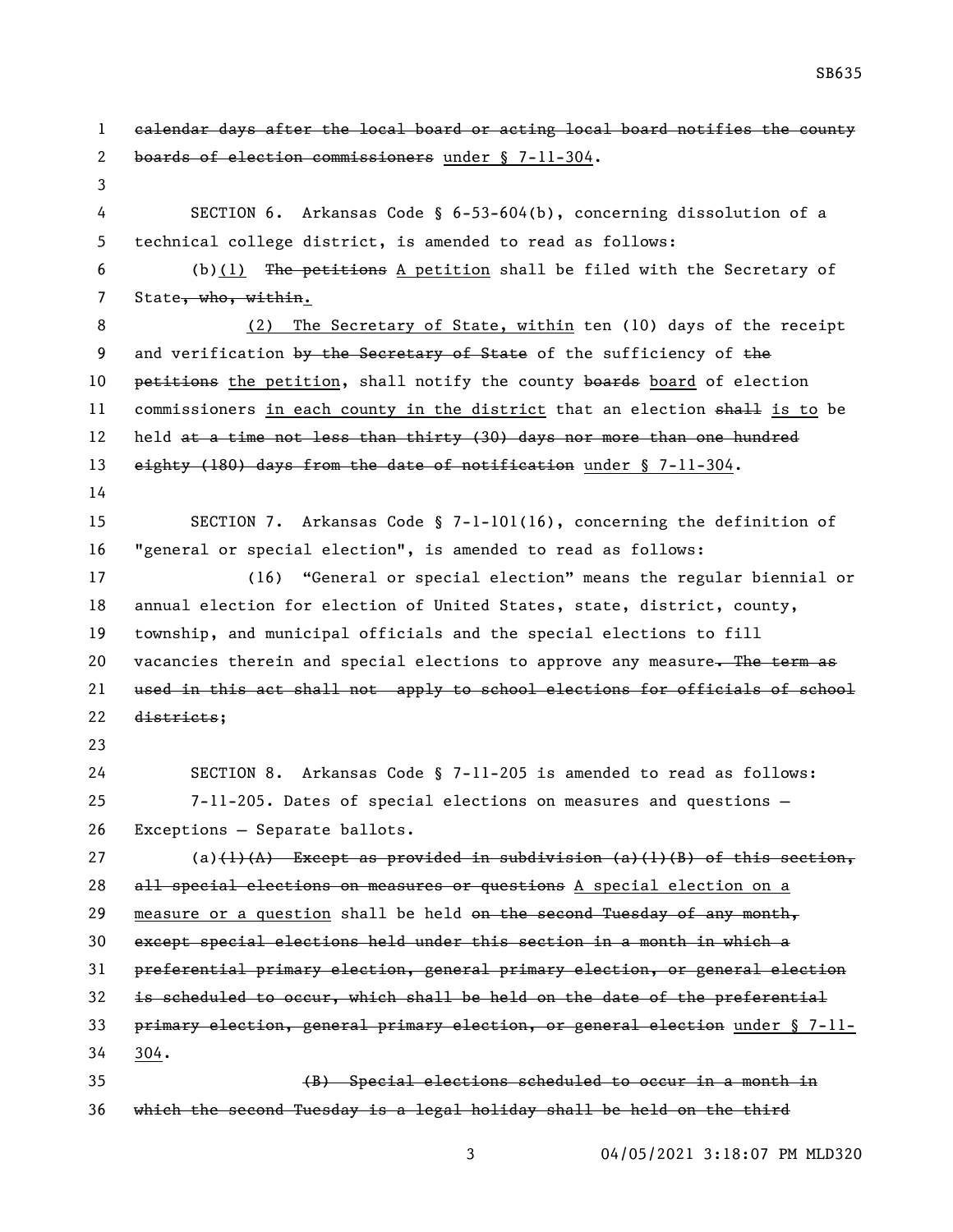Tuesday of the month.  $(2)$   $(2)$   $(4)$   $(b)$  (1) If a special election is held on the date of the preferential primary election, the issue or issues to be voted upon at the special election shall be included on the ballot of each political party.  $\left(\frac{B}{B}(2)\right)$  The portion of the ballot containing the special election shall be labeled with a heading stating "SPECIAL ELECTION ON **7 with a brief description of the measure or question to be**  decided in the election.  $(3)(c)$  Separate ballots containing the issue or issues to be voted on at the special election and candidates for nonpartisan judicial office shall be prepared and made available to voters requesting a separate ballot.  $\left\{\frac{4}{4}\right\}$  (d) A voter shall not be required to vote in a political party's preferential primary in order to be able to vote in the special election. (b)(1) A special election shall be held not less than seventy (70) 17 days following the date that the proclamation, ordinance, resolution, order, 18 or other authorized document is filed with the county clerk when the special election is to be held on the date of the preferential primary election or general election. 21 (2) If the special election is not held at the same time as a preferential primary election or general election, the special election shall be held not less than sixty (60) days following the date that the proclamation, ordinance, resolution, order, or other authorized document is filed with the county clerk. SECTION 9. Arkansas Code Title 7, Chapter 11, Subchapter 3, is amended to add an additional section to read as follows: 7-11-304. Dates of special elections. (a) The proclamation, ordinance, resolution, order, or other authorized document calling for a special election shall: (1) Set the date of the special election; and (2) Be filed at least seventy-five (75) days before the date the special election is to be held. (b) If a special election is called in a year in which a preferential primary election or general election is held, the special election shall be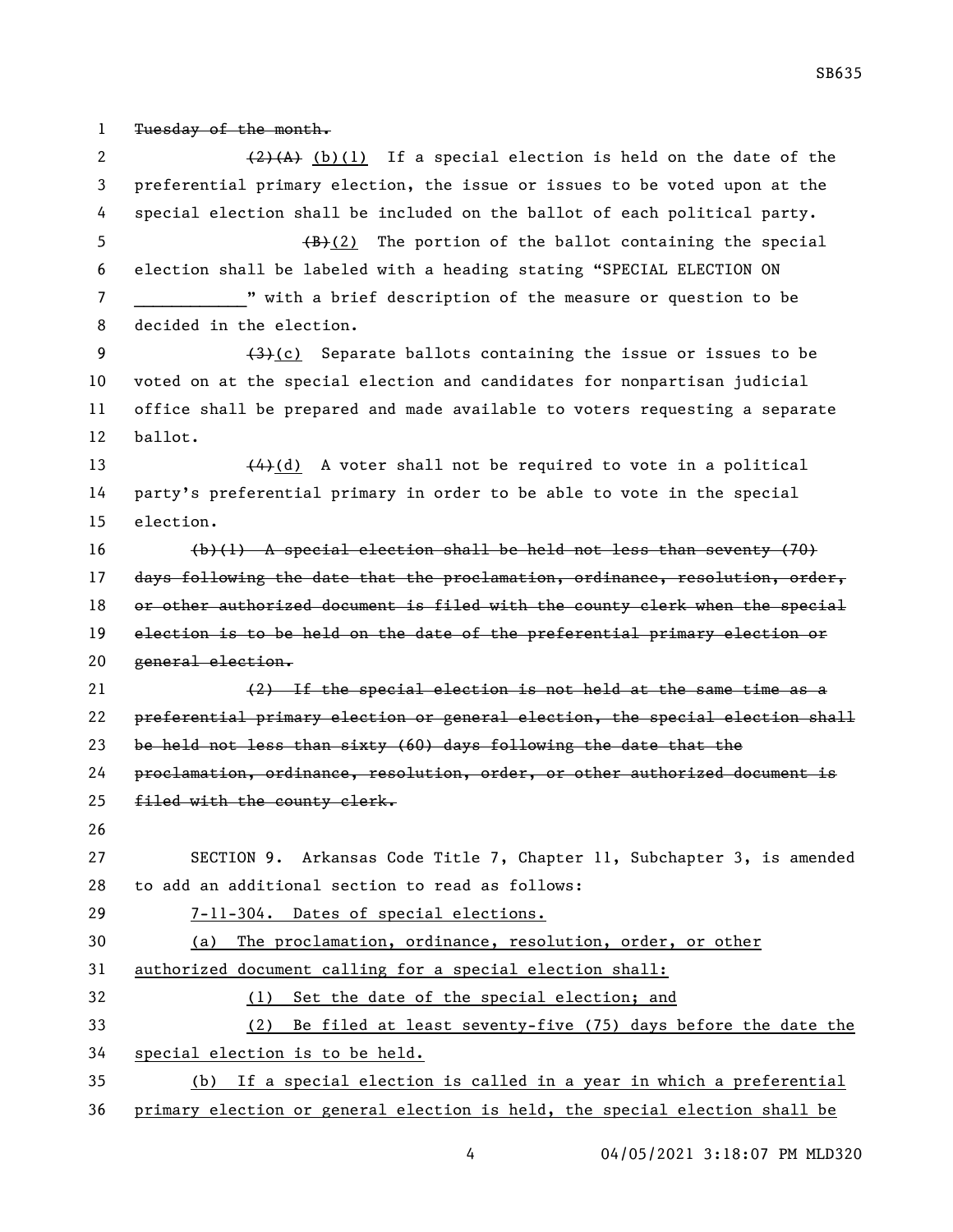| 1  | held with the preferential primary election or general election.              |  |  |
|----|-------------------------------------------------------------------------------|--|--|
| 2  | (c) If a special election is called in a year in which a preferential         |  |  |
| 3  | primary election or general election is not held, the special election shall  |  |  |
| 4  | be held on the third Tuesday in May or the Tuesday next after the first       |  |  |
| 5  | Monday in November.                                                           |  |  |
| 6  | This section does not apply to special elections to fill vacancies<br>(d)     |  |  |
| 7  | in office, special runoff elections, local option elections, or special       |  |  |
| 8  | elections otherwise provided for by the Arkansas Constitution.                |  |  |
| 9  | $(e)(1)$ An emergency special election may be held on a date other than       |  |  |
| 10 | the dates specified under subsections (b) and (c) of this section.            |  |  |
| 11 | (2) As used in this section, "emergency" means:                               |  |  |
| 12 | (A) Either a substantial change in:                                           |  |  |
| 13 | (i) The interpretation of the law by the federal or                           |  |  |
| 14 | state courts that, if not addressed by an election, will render the governing |  |  |
| 15 | entity incapable of performing its lawful duties and obligations;             |  |  |
| 16 | (ii) Circumstances due to a fire, flood, tornado, or                          |  |  |
| 17 | other natural disaster that, if not addressed by an election, will render the |  |  |
| 18 | governing entity financially incapable of performing its lawful duties and    |  |  |
| 19 | obligations; or                                                               |  |  |
| 20 | (iii) Circumstances determined by the governing body                          |  |  |
| 21 | of the entity requesting the election to be an imminent danger to public      |  |  |
| 22 | health and safety; and                                                        |  |  |
| 23 | (B) A delay of the special election that, until the next                      |  |  |
| 24 | date under subsections (b) and (c) of this section, would cause a substantial |  |  |
| 25 | and undue hardship to the governing entity.                                   |  |  |
| 26 |                                                                               |  |  |
| 27 | SECTION 10. Arkansas Code § 11-10-1006(a)(2), concerning elections on         |  |  |
| 28 | the issuance of Arkansas Unemployment Trust Fund Bonds, is amended to read as |  |  |
| 29 | follows:                                                                      |  |  |
| 30 | $(2)$ (A) An election under this section may be in conjunction with           |  |  |
| 31 | a general election, or it may be a special election.                          |  |  |
| 32 | (B) A special election held under this section shall occur                    |  |  |
| 33 | on the second Tuesday of any month, except as otherwise provided for in this  |  |  |
| 34 | subsection.                                                                   |  |  |
| 35 | (C) A special election that is held in months in which a                      |  |  |
| 36 | presidential preferential primary election, preferential primary election,    |  |  |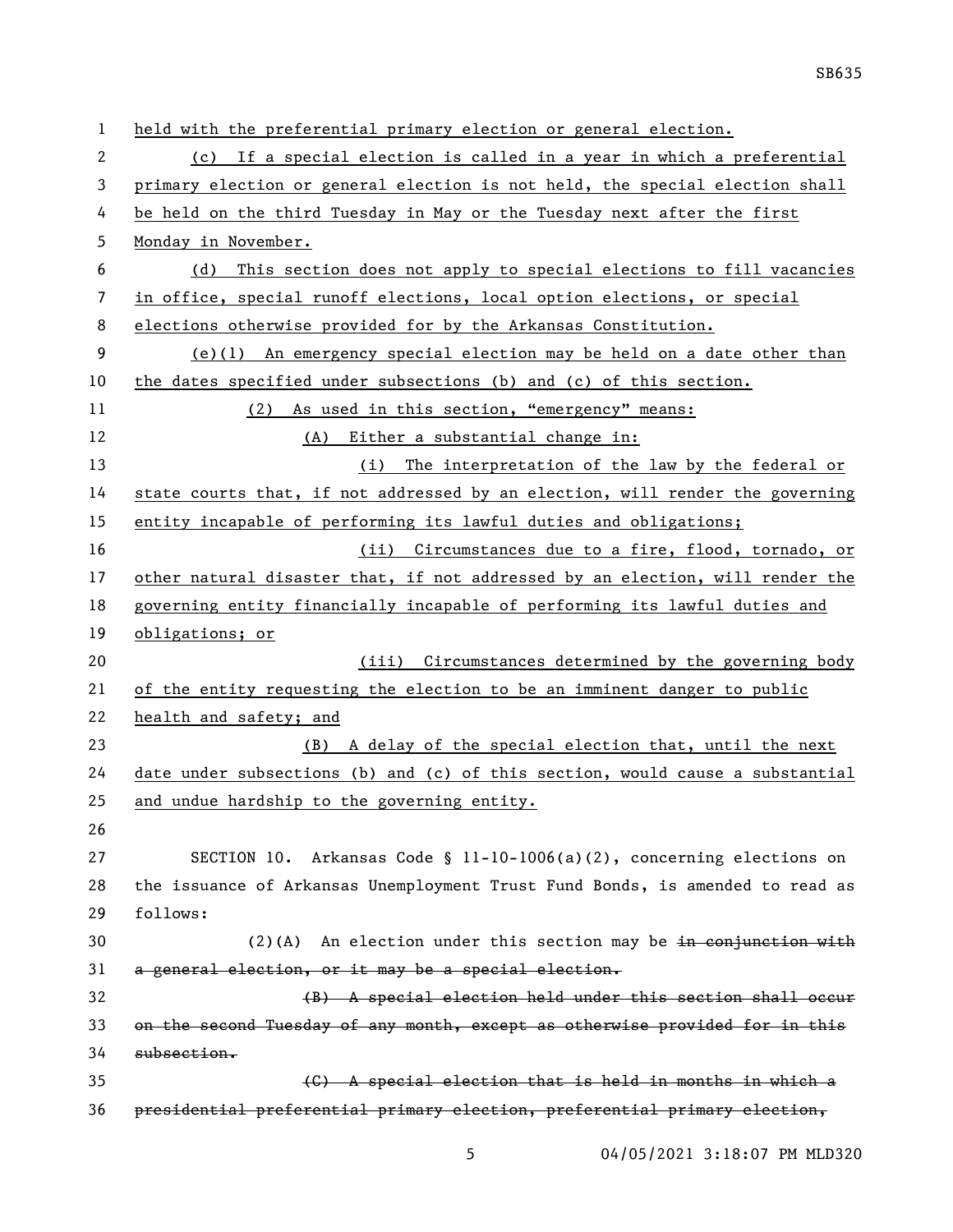general primary election, or general election is scheduled to occur shall be 2 held on the date of the presidential preferential primary election, preferential primary election, general primary election, or general election. held on a date under § 7-11-304.  $\left(\frac{D}{H}\right)^{1}$  (B)(i) If a special election is held on the date of the presidential preferential primary election, preferential primary election, or general primary election, the issue or issues to be voted upon at the special election shall be included on the ballot of each political party. (ii) However, separate ballots containing only the issue or issues to be voted upon at the special election shall be prepared and made available to voters requesting a separate ballot. (iii) A voter shall not be required to vote in a political party's presidential preferential primary election, preferential primary election, or general primary election in order to be able to vote in the special election. 17 (E) Special elections scheduled to occur in a month in which the second Tuesday is a legal holiday shall be held on the third 19 Tuesday of the month. SECTION 11. Arkansas Code § 14-14-917(a)(2), concerning special elections for referendum petition measures, is amended to read as follows: (2) Referendum. Referendum petition measures may be submitted to the electors during a regular general election and shall be submitted if the adequacy of the petition is determined within the time limitation prescribed in this section. A referendum measure may also be referred to the electors at a special election called for the expressed purpose proposed by petition. However, no referendum petition certified within the time limitations established for initiative measures shall be referred to a 30 special election, but shall be voted upon at the next regular election. No A referendum election shall be held less than sixty (60) days after the 32 certification of adequacy of the petition by the county clerk on a date under § 7-11-304. 

 SECTION 12. Arkansas Code § 14-20-108(a)(1)(B)(i)(b), concerning special elections on the issue of the levy of volunteer fire department dues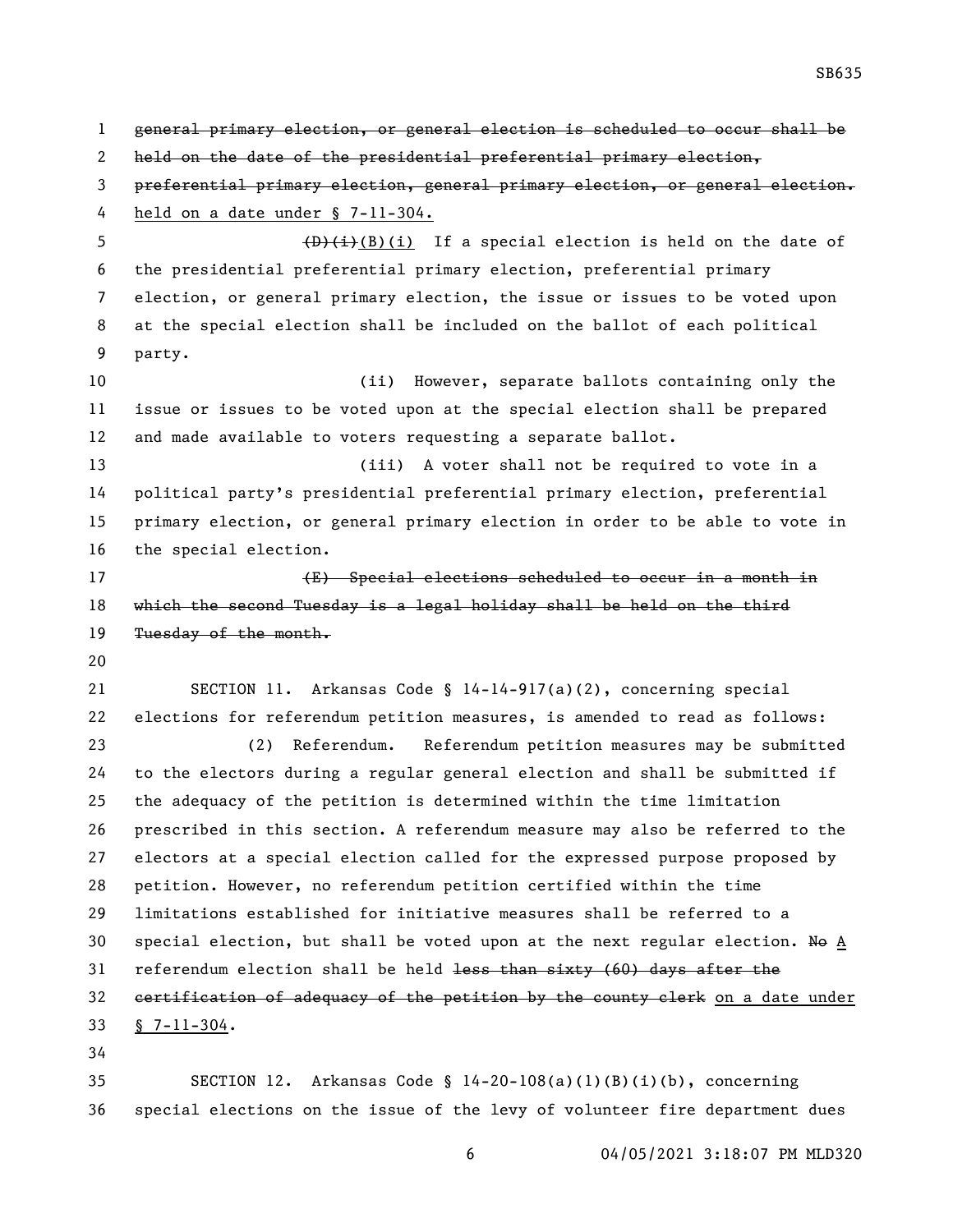on residences, is amended to read as follows: 2 (b) $\left\{\frac{1}{2}\right\}$  The issue may be placed on the ballot at a special election by order of the quorum court in accordance with § 7-11-201 et seq. (2) The special election shall be held by 6 August  $l_{\bullet}$  SECTION 13. Arkansas Code § 14-40-303(a)(3), concerning ordinances calling annexation elections, is amended to read as follows: (3) Fix the date for the annexation election under this section at the next special election date under § 7-11-304 after the ordinance is filed; and SECTION 14. Arkansas Code § 14-47-140(d), concerning special elections for mayor, is amended to read as follows: 16 (d) The special election shall be held not less than thirty (30) days 17 nor more than one hundred twenty (120) days after the proclamation on the next special election date under § 7-11-304. SECTION 15. Arkansas Code § 14-48-104(b), concerning special elections after submission of a governmental form question to electors, is amended to read as follows: (b) If the number of signatures certified by the clerk is equal to or greater than fifteen percent (15%) of the aggregate number of votes cast, as 25 prescribed, the Secretary of State shall call the election by proclamation  $\pm n$ 26 accordance with, and an election shall be held under  $\S$  7-11-201 et seq. a special election to be held not more than ninety (90) days from the date of the clerk's certification. SECTION 16. Arkansas Code § 14-48-114(b)(3), concerning removal of mayors or directors in city administrator cities, is amended to read as follows: (3) The county board of election commissioners shall issue a proclamation in accordance with § 7-11-201 et seq., calling a special 35 election on the question and shall fix a date for holding it not more than ninety (90) days from on the next special election date under § 7-11-304

SB635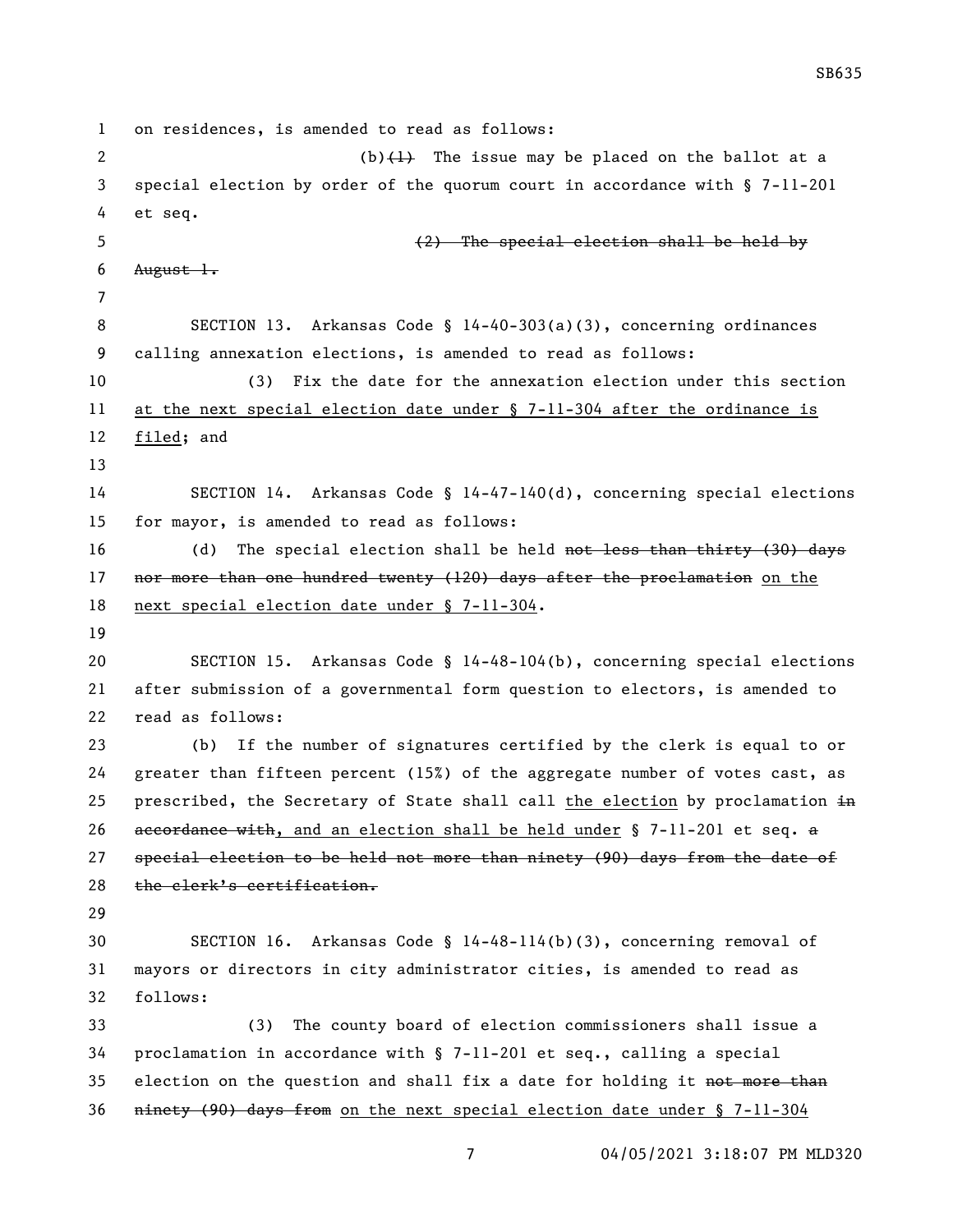04/05/2021 3:18:07 PM MLD320 after the date of the certification of the petitions by the clerk; SECTION 17. Arkansas Code § 14-57-704(a)(2), concerning special elections for the levy of a vehicle tax, is amended to read as follows: (2) This The election shall be held not more than ninety (90) days from the date of the publication of the proclamation, at which the qualified electors of the city or town shall vote on the question of the levy 8 of the tax on the next special election date under § 7-11-304. SECTION 18. Arkansas Code § 14-61-113(1)(C), concerning special elections called by petition, is amended to read as follows: 12 (C) The special election shall be held not more than sixty (60) days on the next special election date under § 7-11-304 after the 14 proclamation calling the election, provided that if the county board of election commissioners certifies in writing that it cannot prepare the ballots because of other pending elections, then the election can be held not 17 more than ninety (90) days after the proclamation; SECTION 19. Arkansas Code § 14-120-102(a), concerning elections in certain combination levee and drainage districts, is amended to read as follows:  $(a)(1)$  There An election shall be held an election annually on the Tuesday next after the first Monday in May in all combination levee and drainage districts where the boundaries of the districts embrace all of the lands within the corporate limits of a city of the first class and no lands situated more than three (3) miles from the corporate limits, for the election of one (1) member of the board of improvement. 28 (2) The judges of the election are to shall be appointed by the county board of election commissioners. SECTION 20. Arkansas Code § 14-122-104 is amended to read as follows: 14-122-104. Filing referendum petitions — Special election. If petitions signed by not less than fifteen percent (15%) of the qualified electors voting on the office of mayor in the city at the last preceding general election are filed with the city clerk of the city within forty-five (45) days after the enactment of the ordinance creating the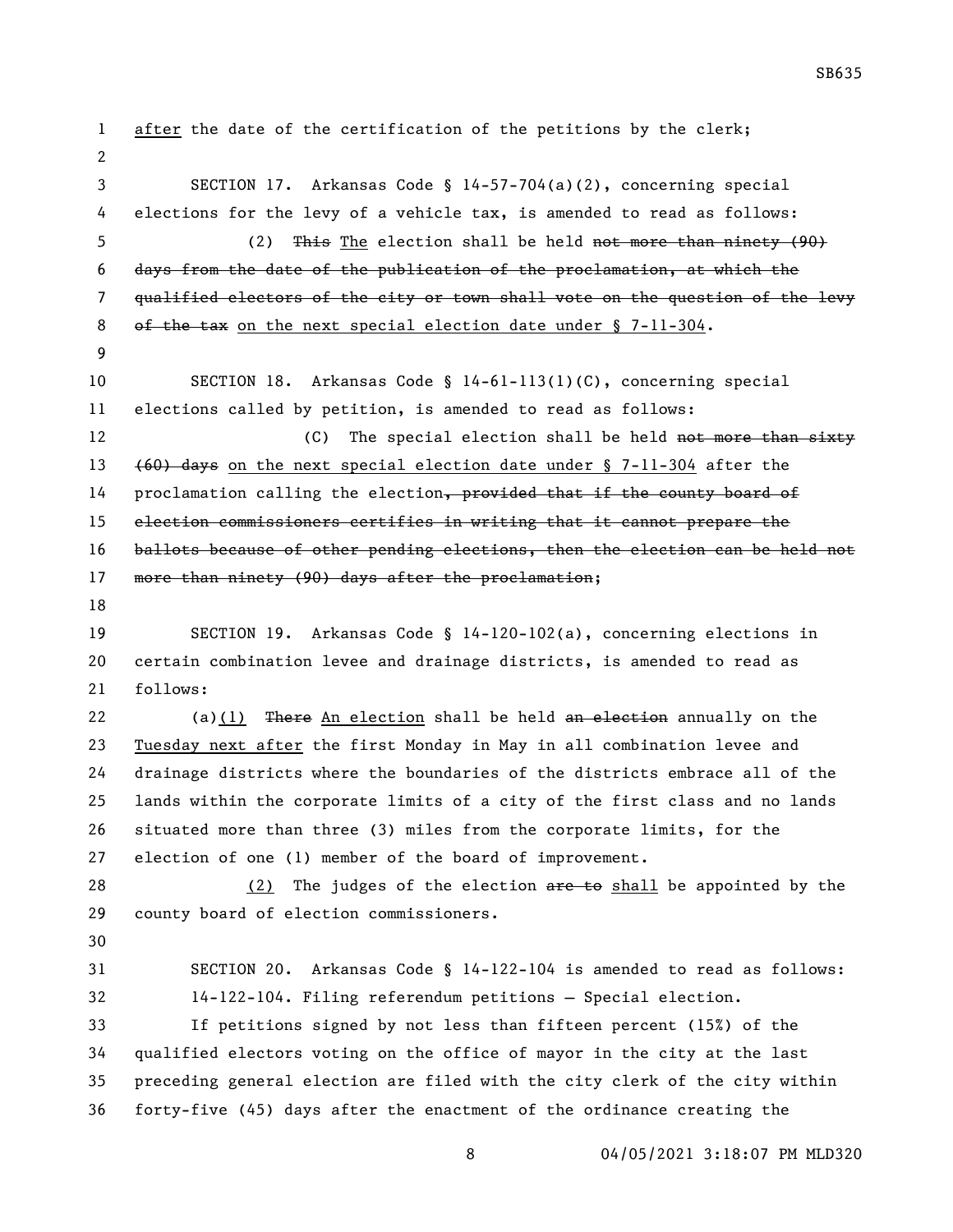municipal drainage improvement district requesting that the ordinance be referred to a vote of the qualified electors of the district, the petitions shall be referred to the people at a special election to be called by the mayor of the municipality in accordance with § 7-11-201 et seq. to be held not more than ninety (90) days after the proclamation on the next special election date under § 7-11-304.

 SECTION 21. Arkansas Code § 14-125-302(c)(2)(A), concerning election dates for board of directors of conservation districts, is amended to read as follows:

11 (A) On the first Tuesday in March 2000, and <del>on the first</del> 12 Tuesday in March every third year thereafter on the date the preferential primary is held or, if no preferential primary is held, on the Tuesday next 14 after the first Monday in May, in those districts which that have the greatest amount of district territory in the following counties:

| 16 | Boone     | Little River |
|----|-----------|--------------|
| 17 | Carroll   | Logan        |
| 18 | Clark     | Lonoke       |
| 19 | Clay      | Poinsett     |
| 20 | Cleburne  | Polk         |
| 21 | Cleveland | Saline       |
| 22 | Columbia  | Scott        |
| 23 | Conway    | Searcy       |
| 24 | Crawford  | St. Francis  |
| 25 | Cross     | White        |
| 26 | Fulton    | Woodruff     |
| 27 | Greene    | Yell         |
| 28 | Jefferson |              |

 SECTION 22. Arkansas Code § 14-201-316(a), concerning election of members of the board of public utilities, is amended to read as follows: 32 (a) In all cities and towns where a board of public utilities shall be 33 is created under the provisions of this subchapter, there shall be held, on a day to be designated by the county board of election commissioners not less  $\frac{1}{2}$  than thirty (30) days nor more than sixty (60) days on the next special election date under § 7-11-304 before the expiration of the term of office of

SB635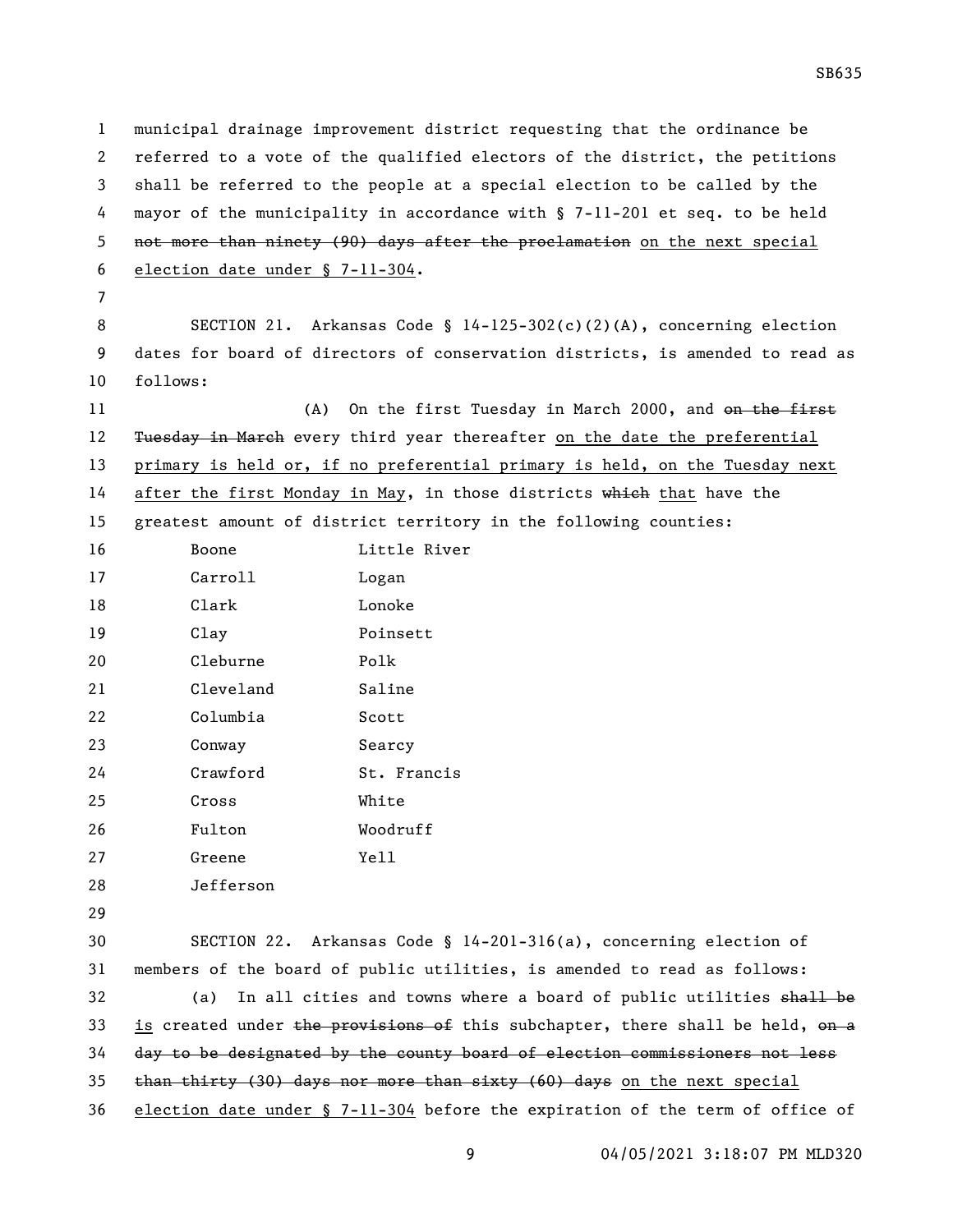any member of the board of public utilities, an election for the purpose of electing a member of the board to succeed the outgoing member.

 SECTION 23. Arkansas Code § 14-284-212(g)(2)(B), concerning elections to approve increased assessments in fire protection districts outside of cities and towns, is amended to read as follows:

 (B) The election called by the elected board of 8 commissioners for an increase in the flat fee assessment shall be held within 9 ninety (90) days on the next special election date under § 7-11-304 after the board of commissioners' meeting that approves the assessment increase. 

 SECTION 24. Arkansas Code § 14-286-103(a), concerning special elections on the question of the establishment and financing of a red imported fire ant abatement district, is amended to read as follows:

 (a) The special election called by the county court to submit the question of the establishment and financing of a red imported fire ant abatement district to the electors of the proposed district shall be held in 18 accordance with § 7-11-201 et seq. no later than ninety (90) days after the 19 proclamation of the election and on the next special election date under § 7-11-304.

 SECTION 25. Arkansas Code § 14-386-403(a), concerning elections on enclosures in fencing districts, is amended to read as follows:

 (a) The county court shall in the same publication prescribed by § 14- 25 386-402 give notice of and cause an election to be held  $\overline{\text{within thirty (30)}}$ 26 days of on the next special election date under  $\S$  7-11-304 after the date of the filing of the petition, in the townships or parts of townships included in the petition, where the question of the creation of the proposed fencing district shall be submitted to the qualified electors living or owning land in the proposed district.

 SECTION 26. Arkansas Code § 15-43-204(a)(1), concerning local elections to redetermine doe-killing areas, is amended to read as follows:

 (a)(1) Whenever fifty (50) or more qualified electors residing within an area wholly or partly located within their particular county that has been designated by regulation of the Arkansas State Game and Fish Commission as a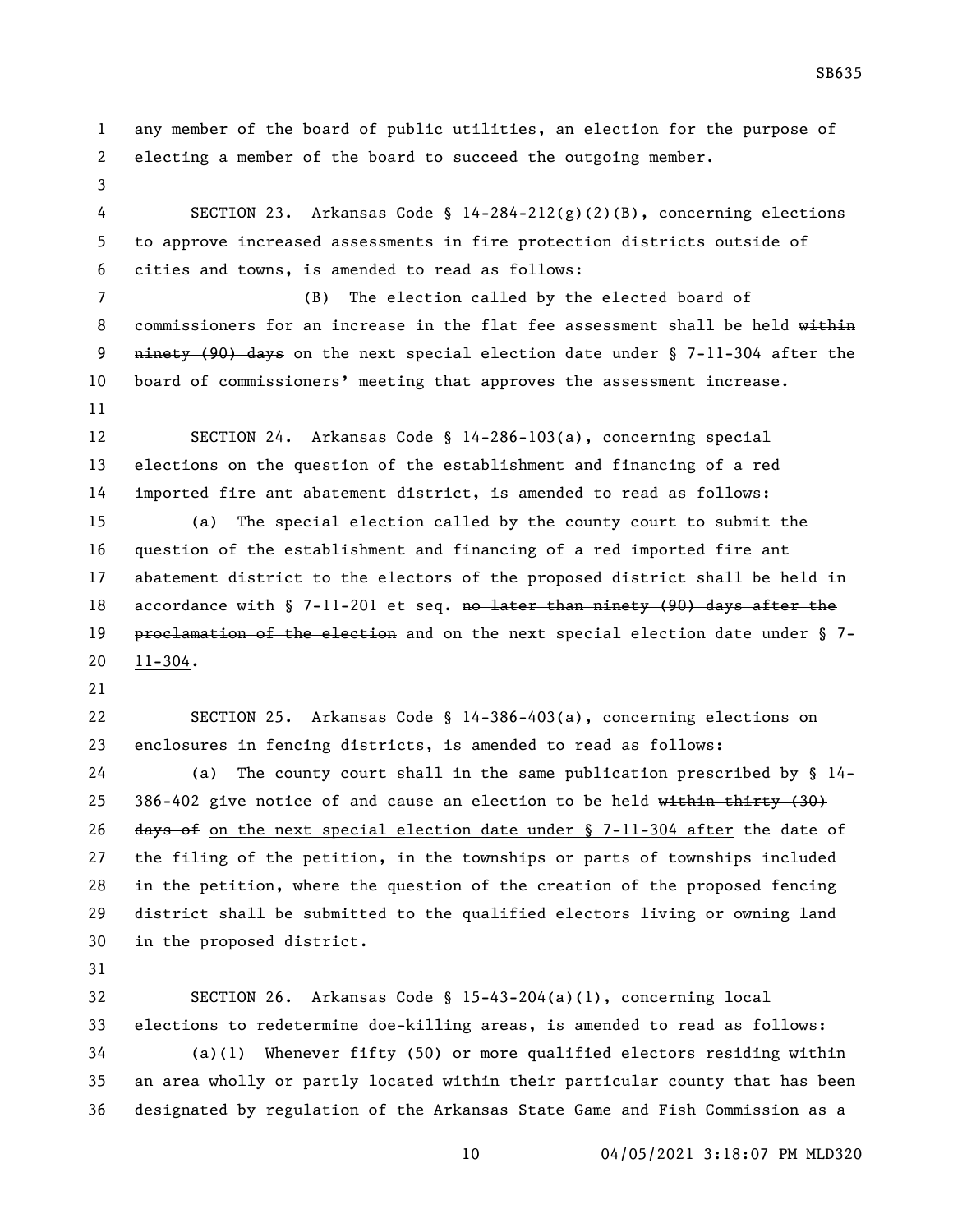1 doe-killing area petition the appropriate county court, praying requesting that an election be held to determine whether or not such an area or portion thereof should remain a doe-killing area, the county court shall order a 4 special election in accordance with § 7-11-201 et seq. to be held not more 5 than ninety (90) days after the date of filing of the petition on the next special election date under § 7-11-304.

 SECTION 27. Arkansas Code § 23-111-306(b)(1), concerning referendum elections on continuing greyhound racing, is amended to read as follows: 10 (b)(1) The date of the special election shall be fixed by the board on a day not more than ninety (90) days following the date of filing the 12 petitions under § 7-11-304. The deposit of the funds as provided in subsection (a) of this section and the election shall be conducted and shall be subject to contest under the general election laws of this state. SECTION 28. Arkansas Code § 23-113-201(a)(2)(E), concerning elections to conduct wagering on electronic games of skill, is amended to read as follows:

19 (E) The election shall be held no earlier than thirty-one (31) calendar days, and no later than one hundred twenty (120) calendar days, after the effective date of the ordinance in which the election is called by  $\epsilon$  the governing body on the next special election date after the ordinance is filed under § 7-11-304.

 SECTION 29. Arkansas Code § 26-52-605(b), concerning special elections for equalization of taxes for border cities and towns, is amended to read as follows:

28 (b) The special election shall be called not later than one hundred 29 twenty  $(120)$  days for the next special election date under § 7-11-304 following the adoption of the ordinance by the governing body of the city or town, or the filing of a petition requesting the special election. 

 SECTION 30. Arkansas Code § 26-73-111(c), concerning special local sales and use tax elections, is amended to read as follows:

 (c) The special election shall be called for a date not later than one hundred twenty (120) days from the date of the action of the governing body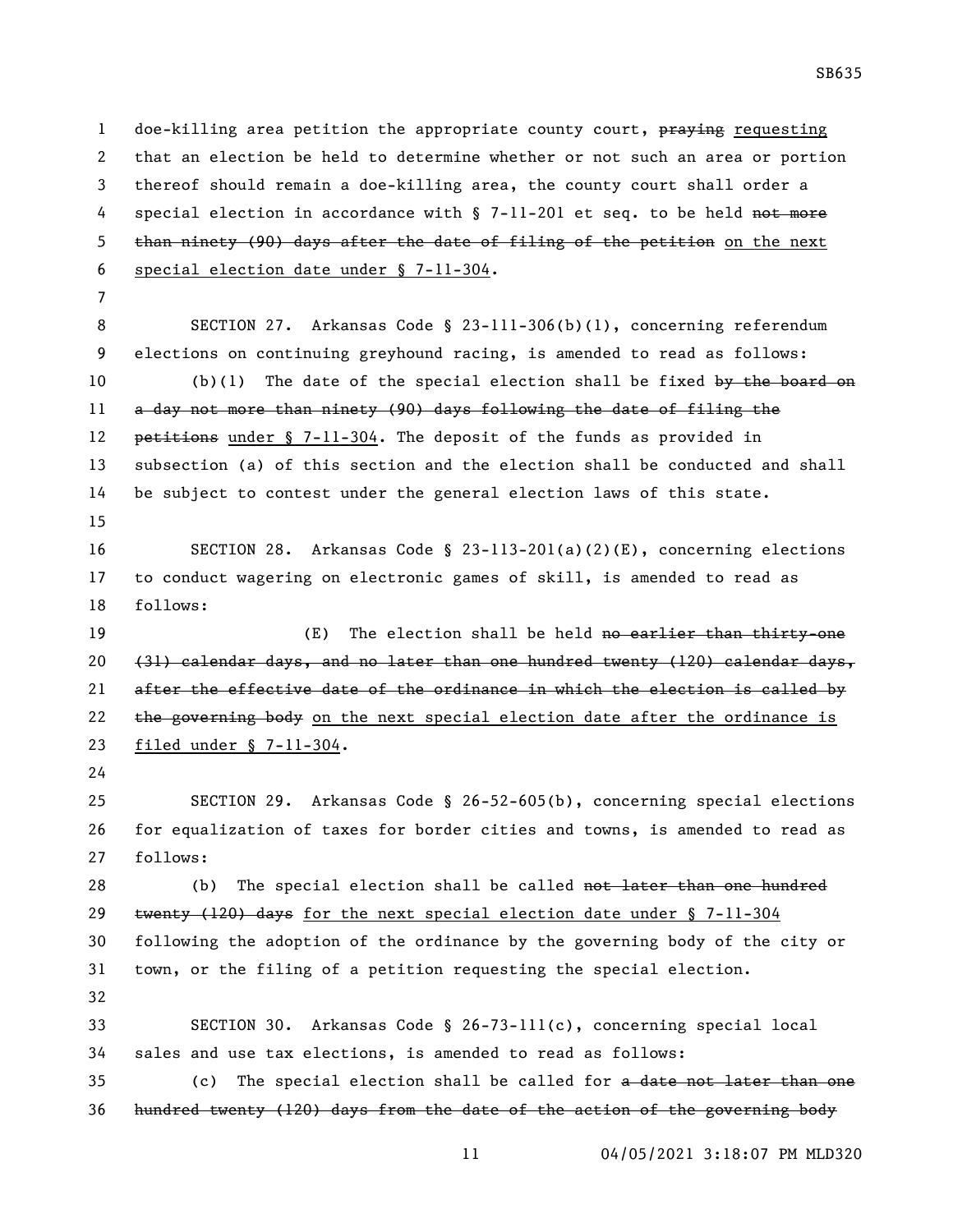1 in establishing the date of the next special election date under § 7-11-304. SECTION 31. Arkansas Code § 26-74-207(a)(2), concerning special elections on sales and use tax for capital improvements, is amended to read as follows: (2) The election shall be held within one hundred twenty (120) 7 days of the ordinance calling the election on the next special election date under § 7-11-304. SECTION 32. Arkansas Code § 26-74-307(a)(2), concerning special elections on sales tax for capital improvements, is amended to read as follows: 13 (2) The election shall be held within one hundred twenty (120) 14 days of the ordinance calling for the election on the next special election date under § 7-11-304. SECTION 33. Arkansas Code § 26-74-402(a), concerning special elections for sales and use tax for counties without an existing tax, is amended to read as follows: (a) The county quorum court of any county not having a countywide one percent (1%) sales and use tax on March 14, 1991, may call an election for 22 the levy of a  $\theta$  one-half five-tenths percent (0.5%) countywide sales and use tax for any purpose for which the county general fund or county road fund may be used including allocating portions of this tax to the municipalities 25 located therein. The election shall be held within one hundred twenty  $(120)$ 26 days of the ordinance calling the election on the next special election date under § 7-11-304. SECTION 34. Arkansas Code § 26-74-502(a), concerning special elections for sales and use tax for counties without an existing tax, is amended to read as follows: (a) If petitions are filed requesting an election for an initiated ordinance levying the tax authorized under this subchapter, the quorum court shall submit the question of the levying of the tax to the electors. The petitions must be signed by not less than five hundred (500) electors of the 36 county. The election shall be held  $w$ ithin one hundred twenty (120) days of on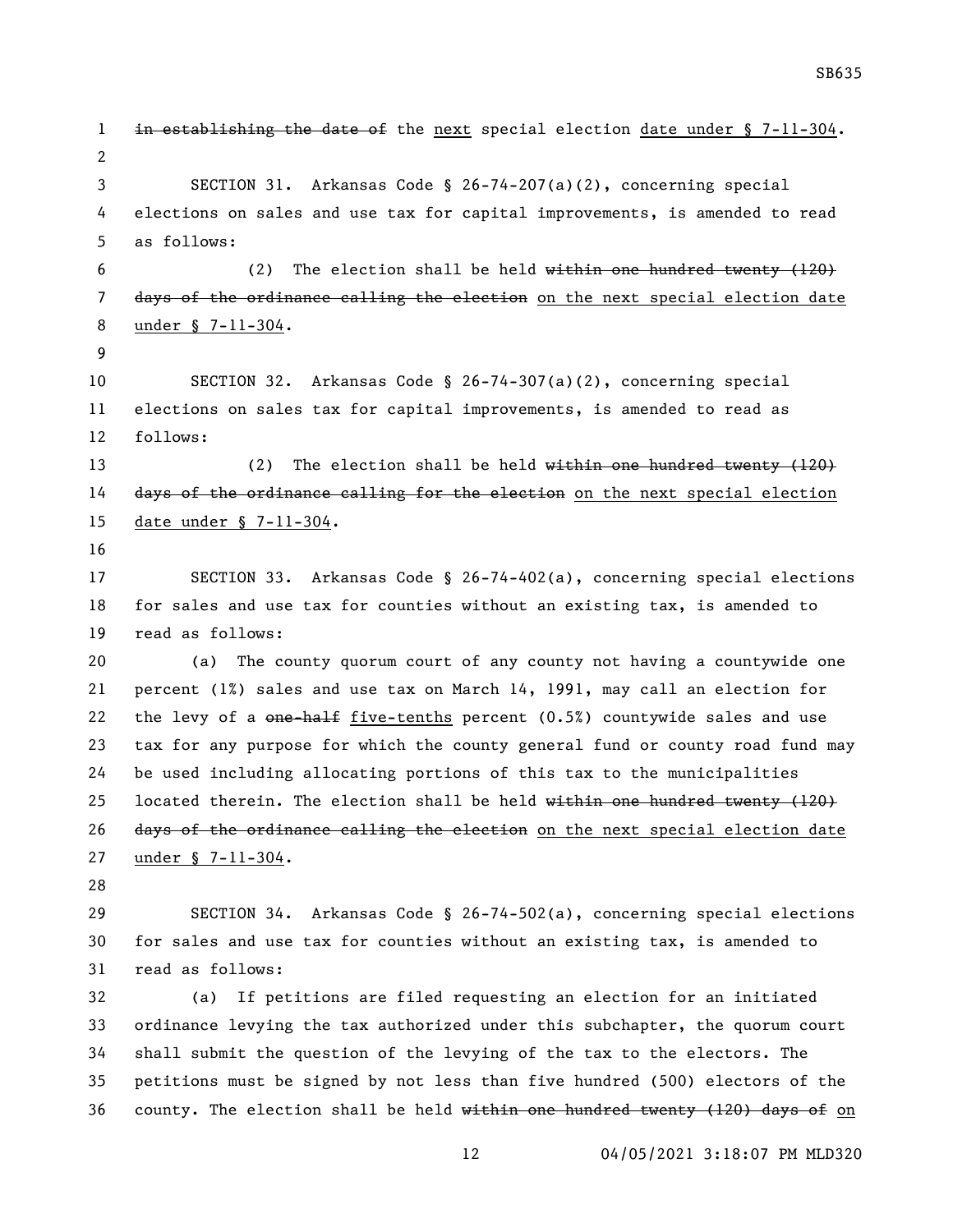the next special election date under § 7-11-304 after the filing of the petitions. The tax shall be levied upon approval of a majority of the qualified electors voting on the issue at the election. SECTION 35. Arkansas Code § 26-75-208(a)(2), concerning special elections on sales and use taxes, is amended to read as follows: 7 (2) The special election shall be called for a date no later than one hundred twenty (120) days from the date of action of the governing 9 body in establishing the date of the special election for the next special election date under § 7-11-304. SECTION 36. Arkansas Code § 26-75-213(a)(3)(B), concerning municipal sales and use taxes, is amended to read as follows: 14 (B) If the petition is found to be sufficient, the 15 question shall be submitted to the electors  $a_{t}$  a special election on  $a_{t}$  date 16 as may be requested by the petition on the next special election date under § 7-11-304 after certification of the sufficiency of the petition to the governing body of the city. SECTION 37. Arkansas Code § 26-75-213(a)(4), concerning municipal sales and use taxes, is amended to read as follows: (4) The special election shall be called in accordance with § 7- 23 11-201 et seq. for a date not more than ninety (90) days from the date on which the city clerk certifies the sufficiency of the petition to the governing body of the city. SECTION 38. Arkansas Code § 26-75-308(a)(2), concerning municipal sales and use taxes, is amended to read as follows: 29 (2) The special election shall be called for a date no later than one hundred twenty (120) days from the date of action of the governing body in establishing the date of special election the next special election date under § 7-11-304. SECTION 39. Arkansas Code § 26-75-404(a)(2), concerning the calling of a special election for a temporary tax for acquisition, construction, or

improvement of parks, is amended to read as follows: